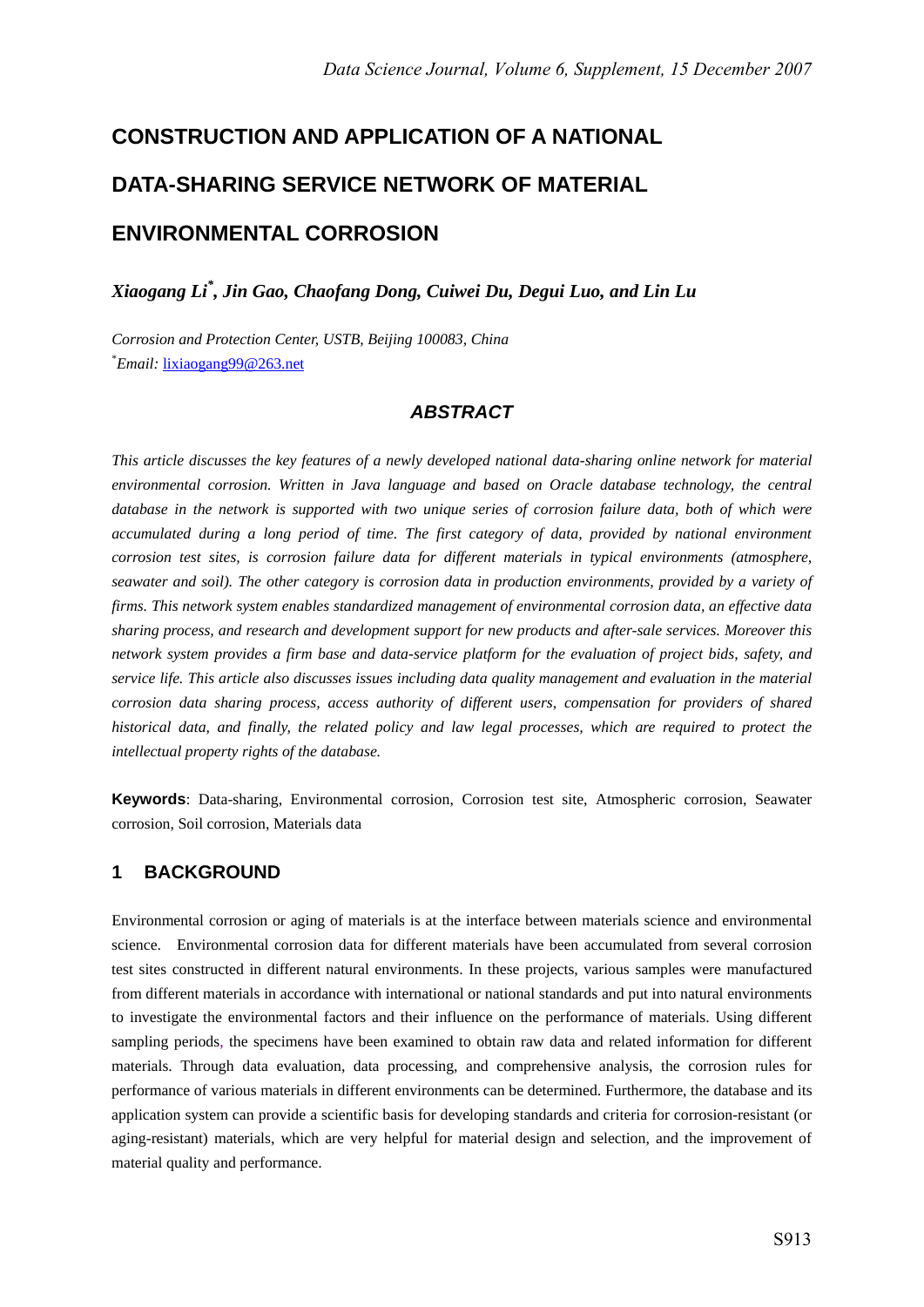The construction of a material environmental corrosion data-sharing network (MECDSN) is the key point in the study of material environmental corrosion data-sharing, the basis of which is data accumulated over a long period and collected from a national material environmental corrosion experiment site network. With the aid of an internet platform, MECDSN has achieved three objectives: resource-sharing from each experimental site, online data-sharing in the field of material environmental corrosion, and a relevant consultation service. The establishment of a sharing system and the website for material environmental corrosion improves the public understanding of the necessity for MECESN and is of great help in increasing the value of the data. That is, the data can be applied to different industries and further promote the data renewal and exchange, which are also driving forces for the future work of MECESN. The aim of this project is to establish 28 national experimental sites for materials environmental corrosion and the related website for data sharing. In this way corrosion data can be shared on a large scale, and the relevant data services can be further developed by exploring the database functions. Finally, this project will enhance the level of theoretical research in the field of materials environmental corrosion and the application and development of database for China.

The data-sharing network service of materials environmental corrosion meets the requirements of national construction departments, material manufacturers and materials users, as well as the standardization administration of China. Specifically, corrosion failure data in different environments are an important reference in the design of key construction projects and are regarded as very important by the national export and import departments. However, the data of materials environmental corrosion that are currently available are not used effectively, so their full value is not achieved. The reason can be attributed to the Chinese traditional model of thinking, and also to the technical profiles. Therefore, the construction of the data-sharing network is an essential way to effectively realize the value of the data.

## **2 FUNDAMENTAL CONDITIONS**

In the late 1950s, many researchers started to collect and accumulate environmental corrosion data. The corrosion behavior of materials varies significantly in the diverse environments across the vast geographical areas of China, consisting of seven climatic zones, four marine regions and over 40 types of soil. By 2005, a network for data accumulation had been constructed consisting of 13 atmospheric corrosion test sites, 7 seawater corrosion test sites, and 8 soil corrosion test sites, as shown in Figure 1. These sites were selected and built up based on over 50 experimental sites involving different industries. Since 1982, 353 kinds of materials have been tested, containing more than 93000 specimens. Through four cycling period experiments and observation, more than 400 thousand data points have been collected; these include corrosion and aging data of classical materials for various environments, as well as the relevant environmental data, shown in Table 1. In addition, the corresponding database had been constructed, the structure of which is shown in Figure 2. These data have been employed in many key projects such as Qinshan nuclear station project, Sanxia Dam project and BaoSteel project (Luo & Li, 2005; Wang, Li, & Luo, 2002). In addition, many steel enterprises made use of them to improve the properties of traditional products and develop new material products. Based on these data, the corrosion principles and the corrosion-resistant performance of different materials in various environments have been summarized, which provide criteria for material selection and the estimation of corrosion performance. In 2002 and 2003, there were 178 kinds of material, and a total of 14904 specimens put into tests, as shown in Table 2.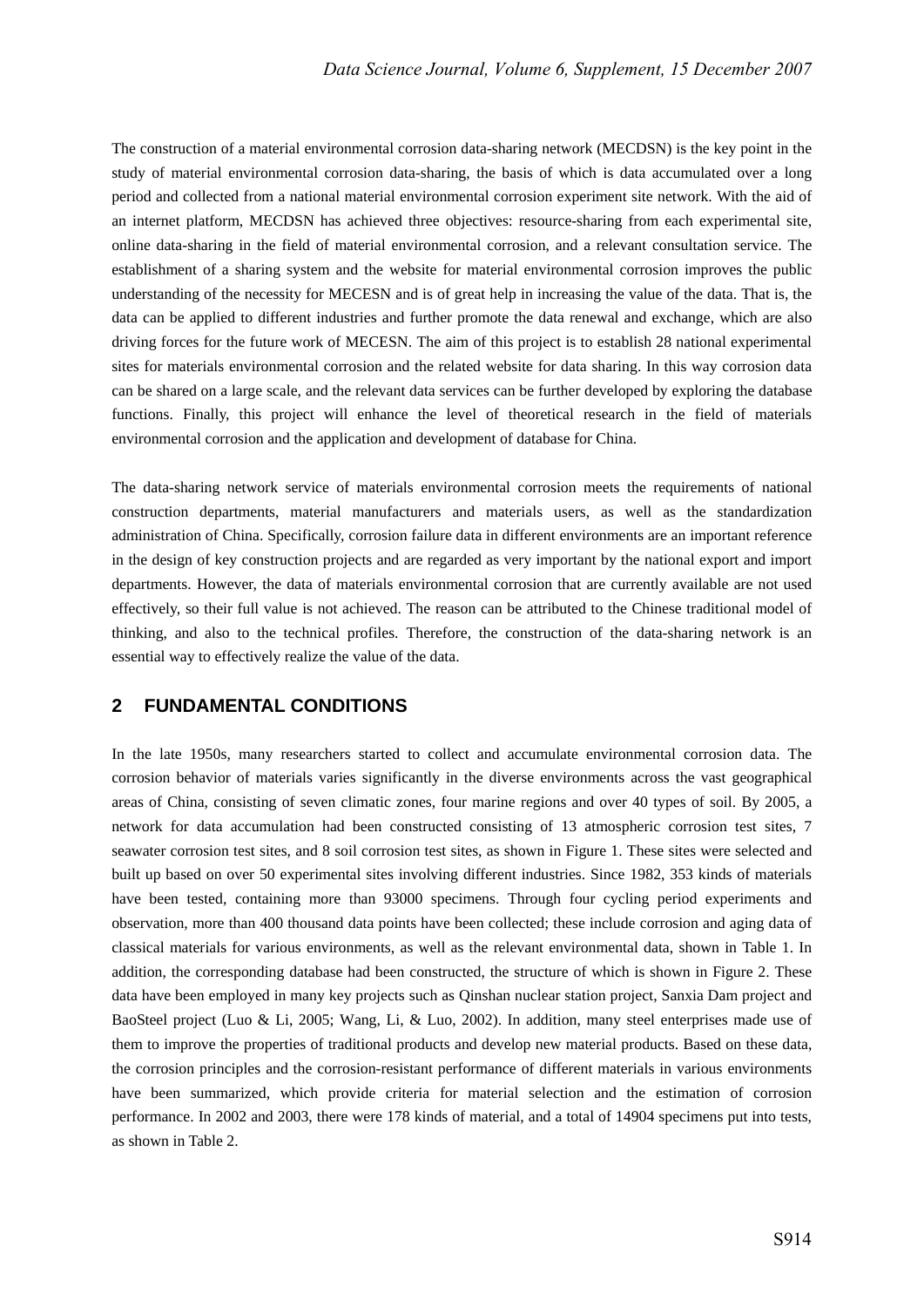

**Figure 1.** Site distribution map of the national network of material environmental corrosion **Table 1.** Materials put into test by the national network of material environmental corrosion **(**Wang, Li, & Luo, 2002)

| <b>Network of</b><br><b>Test site</b>         | <b>General</b><br><b>Category</b> | <b>Specific Type</b>                                     | <b>Number</b><br>of Types | <b>Amount of</b><br><b>Samples (piece)</b> |
|-----------------------------------------------|-----------------------------------|----------------------------------------------------------|---------------------------|--------------------------------------------|
|                                               | <b>Ferrous Metal</b>              | Carbon Steel, Low Alloy Steel,<br><b>Stainless Steel</b> | 22                        |                                            |
| Network of                                    | <b>Nonferrous</b><br>Metal        | Copper, Aluminum, Titanium $\&$<br><b>Their Alloys</b>   | 28                        |                                            |
| Atmospheric<br>Corrosion<br><b>Test Sites</b> | Protective<br>Layers              | Plated Metallic Layers &<br><b>Organic Coatings</b>      | 60                        |                                            |
|                                               | Polymer<br>Material               | Plastics, Rubbers, Paints &<br>Adhesives                 | 134/38                    |                                            |
|                                               | Sum                               | 4 categories                                             | 244/38                    | 59925                                      |
| Network of<br>Seawater                        | <b>Ferrous Metal</b>              | Carbon Steel, Low Alloy Steel,<br>& Stainless Steel      | 24                        |                                            |
| Corrosion<br><b>Test Sites</b>                | <b>Nonferrous</b><br>metal        | copper, Aluminum, Titanium $\&$<br><b>Their Alloys</b>   | 31                        |                                            |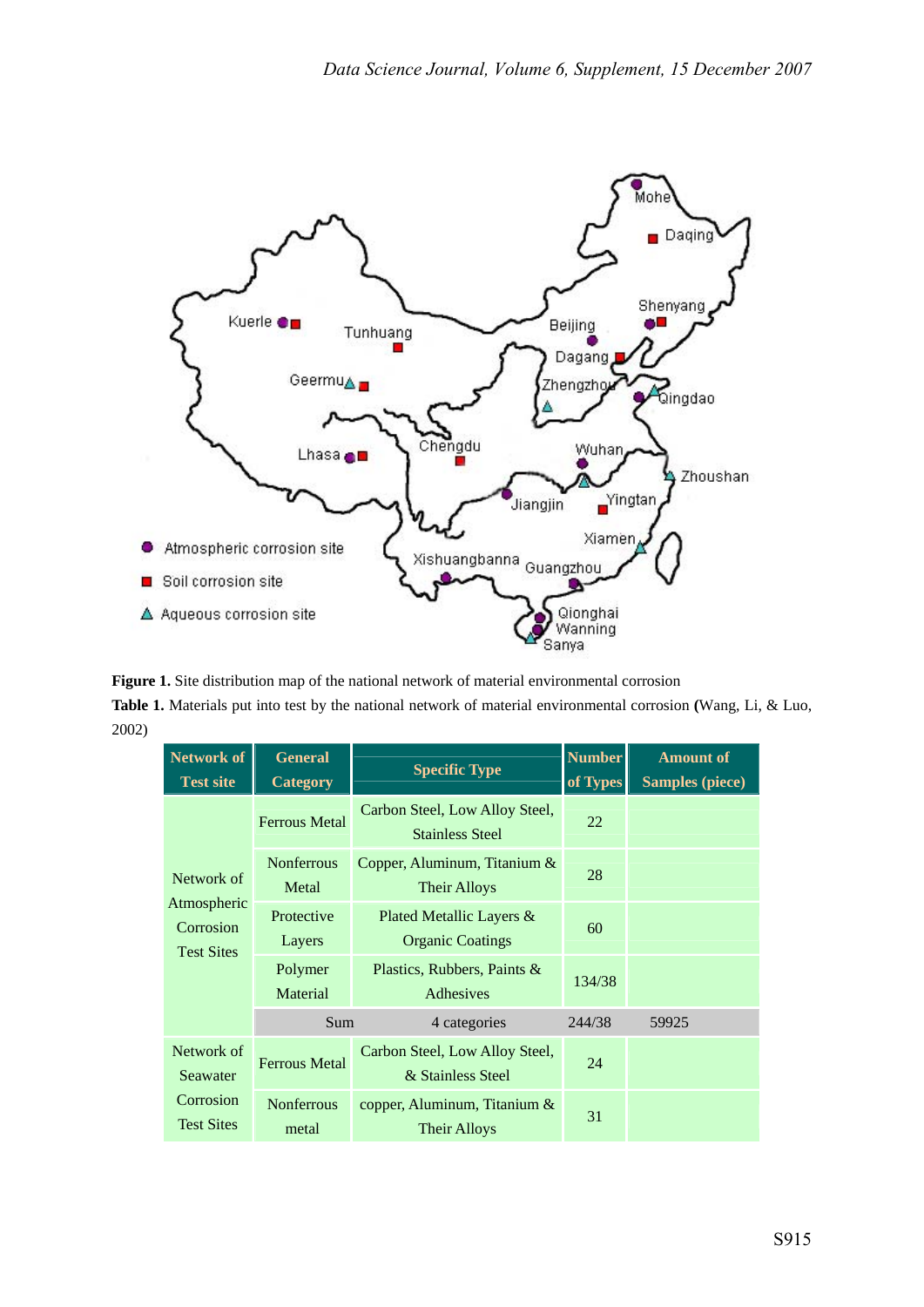|                                | Plated/Coated<br>Layers                          | <b>Sprayed/Plated Metallic Layers</b><br>& Organic Coatings                                                                                             | 16             |       |
|--------------------------------|--------------------------------------------------|---------------------------------------------------------------------------------------------------------------------------------------------------------|----------------|-------|
|                                | Sum                                              | 3 categories                                                                                                                                            | 71             | 11591 |
|                                | <b>Ferrous Metal</b>                             | Carbon Steel (pipe, sheet) $&$<br><b>Stainless Steel</b>                                                                                                | 6              |       |
|                                | <b>Nonferrous</b><br>Metal                       | Copper, Aluminum & Lead                                                                                                                                 | 3              |       |
|                                | Inorganic<br>Material                            | Cement, Asbestos Cement &<br>Concrete                                                                                                                   | 7              |       |
| <b>Network</b><br>of Soil      | Polymer<br>Material                              | Plastics, Pitch, Oiliness Hemp,<br><b>Pyrocondensation Tube</b>                                                                                         | $\overline{7}$ |       |
| Corrosion<br><b>Test Sites</b> | Cable and<br>Protective<br>Layers                | Urban Cables, Rural Cables,<br>Coaxial Cables, Plastic Cable,<br><b>Bare Lead and Alumna</b><br>Painted Steel Belt, Plastic-coated<br><b>Steel Wire</b> | 13             |       |
|                                | <b>Optical Cable</b><br>and Protective<br>Layers | <b>Optical Cables for Local and</b><br><b>Long Distance Calls</b>                                                                                       | $\overline{2}$ |       |
|                                | Sum                                              | 6 categories                                                                                                                                            | 38             | 673   |
|                                | <b>Total Amount</b>                              |                                                                                                                                                         | 353            | 93237 |



**Figure 2.** Structure of the database of material environmental corrosion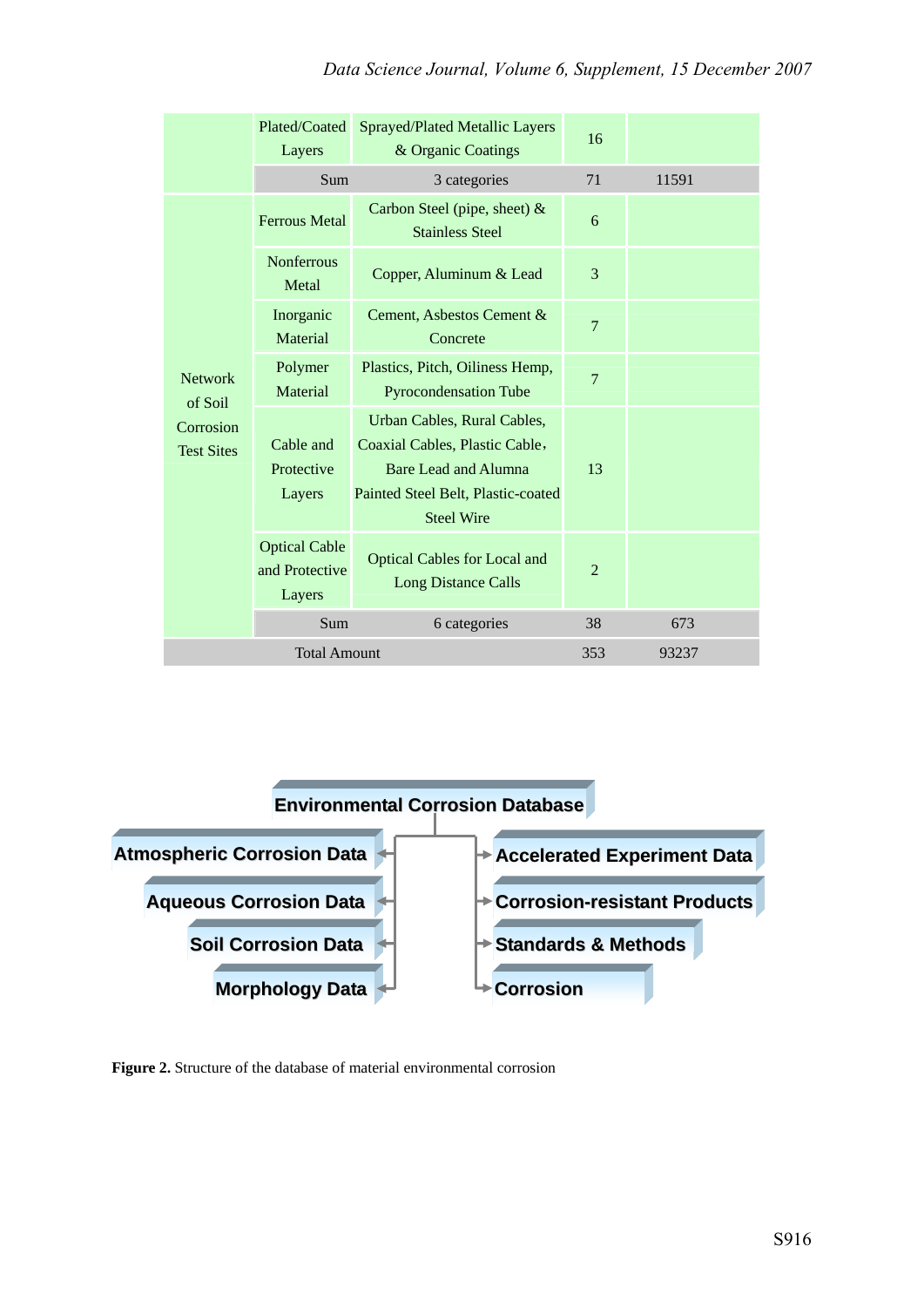**Table 2.** Materials put into tests during 2002 and 2003 financially supported by the Ministry of Science and Technology (Wang, Li, & Luo, 2002)

| <b>Network of</b><br><b>Test site</b>      | General<br><b>Category</b>                      | <b>Specific Type</b>                                                                                                                                         | <b>Number</b><br>of Types | <b>Amount of Samples</b><br>(piece) |
|--------------------------------------------|-------------------------------------------------|--------------------------------------------------------------------------------------------------------------------------------------------------------------|---------------------------|-------------------------------------|
|                                            | <b>Ferrous Metal</b>                            | <b>Carbon Steel, Low Alloy</b><br><b>Steel, Stainless Steel</b>                                                                                              | 10                        | 1335                                |
| Network of                                 | <b>Nonferrous</b><br>Metal                      | Copper, Aluminum, Titanium<br>& Their Alloys                                                                                                                 | $\overline{7}$            | 801                                 |
| Atmospheric<br>Corrosion                   | Protective<br>Layers                            | Plated Metallic Layers &<br><b>Organic Coatings</b>                                                                                                          | 30                        | 2370                                |
| <b>Test Sites</b>                          | Construction<br>Material                        | Construction paint,<br>Water-proof rolling material,<br>Water-proof paint & Concrete                                                                         | 24                        | 2007                                |
|                                            | Sum                                             | 4 categories                                                                                                                                                 | 71                        | 6513                                |
|                                            | <b>Ferrous Metal</b>                            | Carbon Steel, Low Alloy<br>Steel, & Stainless Steel                                                                                                          | 10                        | 1515                                |
| Network of                                 | <b>Nonferrous</b><br>metal                      | copper, Aluminum, Titanium<br>& Their Alloys                                                                                                                 | 8                         | 927                                 |
| Seawater<br>Corrosion<br><b>Test Sites</b> | Plated/Coated<br>Layers                         | Plated Metallic Layers &<br><b>Organic Coatings</b>                                                                                                          | 34                        | 1824                                |
|                                            | <b>Structure Parts</b>                          | <b>Welding Parts &amp; Matching</b><br>Parts                                                                                                                 | $\overline{7}$            | 144                                 |
|                                            | Sum                                             | 4 categories                                                                                                                                                 | 59                        | 4410                                |
|                                            | <b>Ferrous Metal</b><br>& Organic<br>coating    | Carbon Steel (pipe, sheet) &<br>Organic coating                                                                                                              | 14                        | 1437                                |
| <b>Network</b>                             | <b>Stainless Steel</b><br>& Nonferrous<br>Metal | Copper, Aluminum, Lead &<br><b>Stainless Steel</b>                                                                                                           | 10                        | 1122                                |
| of Soil                                    | Concrete                                        | Cement & Concrete                                                                                                                                            | 11                        | 384                                 |
| Corrosion<br><b>Test Sites</b>             | Cable and<br>Sleeve<br>Materials                | Urban Cables, Rural Cables,<br><b>Coaxial Cables, Plastic</b><br>Cable, Bare Lead and<br>Aluminum<br>Painted Steel Belt,<br><b>Plastic-coated Steel Wire</b> | 13                        | 1038                                |
|                                            | Sum                                             | 4 categories                                                                                                                                                 | 48                        | 3981                                |
|                                            | <b>Total Amount</b>                             |                                                                                                                                                              | 178                       | 14904                               |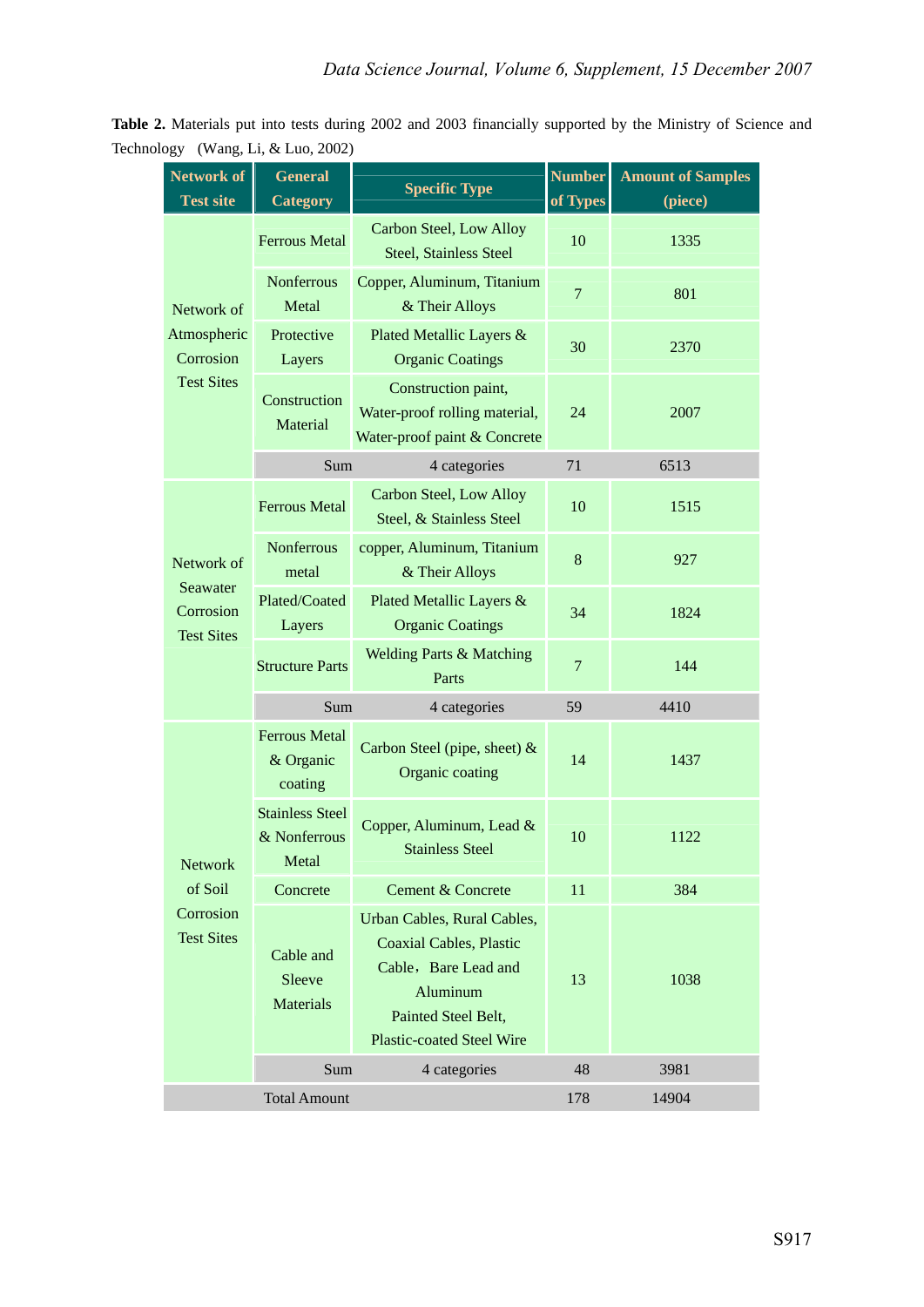The build-up of the corrosion database facilitates the recording and management of data and further enhances the efficiency of data collection and analysis. Initial database approaches were applied to a single computer; therefore they had many limitations, such as a small range of users, simple data service functions, and few applications of data. Because of the different development times for each database, it was necessary to carry out the standardization management for the corrosion data. The present platform for the database software has been transferred from DOS to Windows 9x, and the programming language used includes Foxbase, dbase 2.0, VFP 3.0 etc. The separated nature of the individual databases limited their own application. Therefore, a uniform format of the database and a standardized management system were preconditions for the achievement of the maximum application of the database system. Furthermore, the independent databases must be integrated into one entity, which finally formed an international data-sharing network. That is the way to develop a database system intensively and extensively. In order to realize this purpose, the policy, standards and regulations on data sharing must be established first and the specific funding must be provided for it. In addition, the techniques about data sharing have to be studied simultaneously.

As far as material environmental corrosion is concerned, it has two advantages. Firstly, the data accumulated in the past are a solid basis for the establishment of a data-sharing network. Furthermore, the present experimental sites across China are the guarantee for continuously supplying the "new blood" for the data-sharing network.

# **3 CONTENTS OF THE DATA-SHARING NETWORK**

#### **3.1 Main Purposes**

The main purposes include: (1) implementing a data system of material environmental corrosion, which can meet the requirements of China construction and the research demand in the field of material environmental corrosion; (2) accumulating corrosion (aging) data for common construction materials and new materials in typical hostile environments, which can enrich the experimental system of material environmental corrosion, and initiating the accumulation of corrosion data in the typical environments of China western area and the environmental adaptation data of common construction materials.; (3) standardizing the management of the data system of material environmental corrosion and building up the database system, data network and the data application system for it; and (4) constructing a standardization system of the corrosion-resistant and aging-resistant performances of materials as a part of the quality supervision system.

#### **3.2 Working Procedures**

The main working procedures contain:

(1) Establishing the policy, regulations, and standards for the data sharing of material environmental corrosion;

(2) Enlarging the corrosion data source (the data collection from the present experimental sites; the integration of the past data of material environmental corrosion; the communication and exchange of internal data);

(3) Processing the data of material environmental corrosion (the data accumulation, inspection, evaluation and processing);

(4) Complementing and renewing the data of material (traditional materials, new materials and varieties of manufactures and construction parts) environmental corrosion;

(5) Building up the general database, based on which the function of data management can be improved and the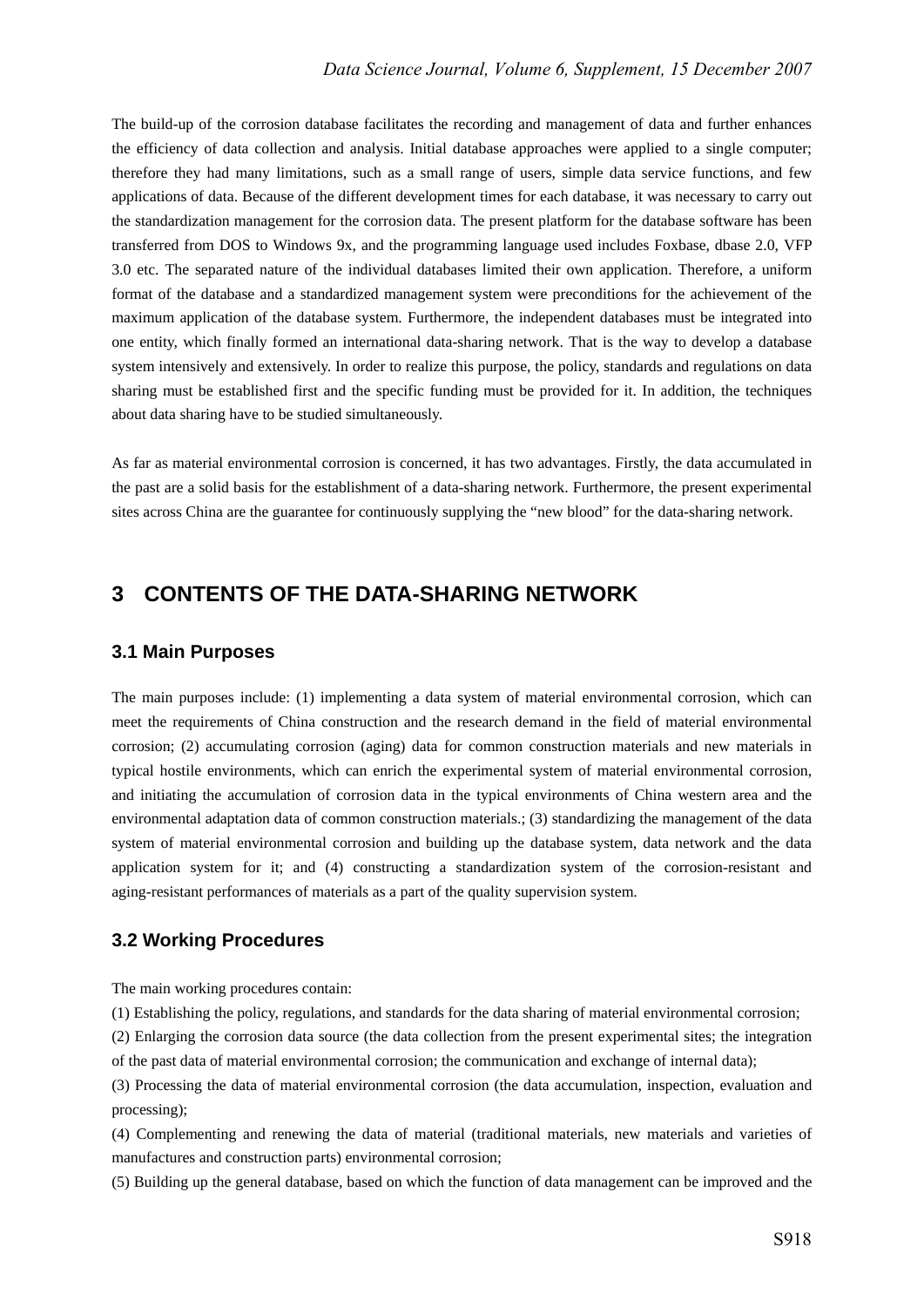research and development of the application software can be carried out;

(6) Studying the principles of material environmental corrosion data and the relation between the principles and environmental factors, further developing the service life forecasting system of material environmental corrosion and the consultation and determination system for corrosion and protection;

(7) Applying the software developed in (6) to the practice environments and scientific research and exchanging it with counterparts;

(8) Constructing the data-sharing network, hardware and network database and developing the relevant management and consultation software;

(9) Maintaining and managing all of the systems; and

(10) Realizing the data standardization management of material environmental corrosion.

#### **4 STRUCTURE OF THE DATA SHARING NETWORK**

Newly developed computer technology provides the possibility of data sharing through the Internet for users. The structure of the database system in this network is B/S structure. Users can browse and perform all functions through Internet browser. The description system contains the following sections: the hardware and software used in the system, the design of the system structure, the database design, and the construction of the data-sharing network for material environmental corrosion.

#### **4.1 Hardware and Software**

Server: Dell poweredge 2850 Operating system: Linux redhat Database system: Oracle server Application software server: IBM Websphere application server Programming language:JAVA

#### **4.2 Design of System Structure**

B/S structure was applied to the design of the website. The system mainly includes the following modules:

- (1) Registration and login module;
- (2) User, authorities and role management module;
- (3) User message module;
- (4) News management module;
- (5) Data query module
- (6) Data management module: realizing the long-distance web management of data;
- (7) Data transaction module: transforming Excel data file to Oracle data file and define Excel data template; and
- (8) Other log management modules.

#### **4.3 Database Design**

Oracle9i is the most popular database management system in the world (Tan, Wang, & Zhao, 2002). The advantage of it lies in its operating stability and safety and its capability for supporting huge databases. Also, it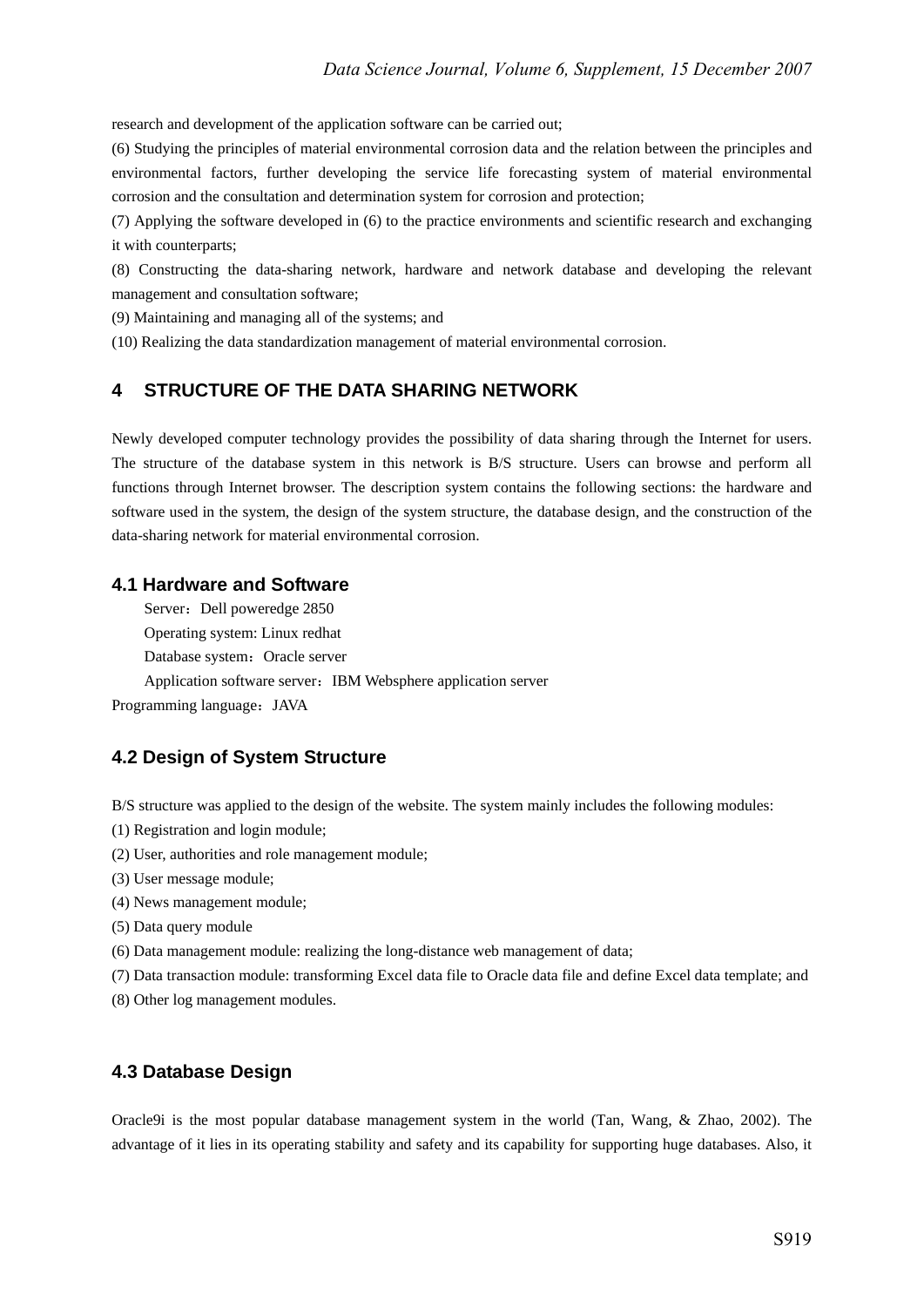can be simply used as an Internet database management platform with high safety. Therefore, the database of material environmental corrosion has been constructed with Oracle9i, which has some characteristics in common with other corrosion databases, such as material properties, environmental factors, corrosion status, and data source (Anderson, 1988). Specifically,

1. Material properties: consisting of material name, brand, specimen number, heat treatment status, appearance, size, weight, chemical composition and mechanical properties.

2. Environmental factors: consisting of experimental site name, time, temperature, humidity, meteorology factors, corrosion medium and pollutant.

3. Corrosion status: consisting of corrosion type, corrosion area, corrosion intensity, weight loss, corrosion rate, the maximum pitting depth and strain stress status.

4. Data source: consisting of data from each experimental site, data collection, analysis report, corrosion experiment criterion and standard, journal paper.

The present data-sharing network contains data on a large number of specimens relating to many kinds of materials, various testing sites and different sampling periods. Therefore there will be complicated effects resulting from the combination of these factors. Considering the situation, the design of the database structure adopted an object-oriented, relational dynamic database system, in which the data are classified into different data types and fields. By this means, the management of data can be accomplished together and the query and search speed can be improved. Moreover, in order to meet the requirement of customers, the database includes an abstract database of scientific papers, academic reports and other references.

## **5 SYSTEM COMPOSITION AND REALIZATION**

The database system for the network of material environmental corrosion is composed of four basic systems: database management system, database query system, database analysis system and data-sharing platform (data-sharing network).

#### **5.1 Data-sharing Platform**

The national data-sharing network of material environmental corrosion is the physical platform for collecting and sharing the data and relevant information of material environmental corrosion. It can provide a service for quick querying, searching and downloading data. Also, a user with administrator authority can perform the database management, such adding, deleting and revising data.

#### **5.2 Database Query System**

With the aid of the database query system, a user can query (1) the chemical composition and mechanical properties of materials; (2) corrosion data of materials in atmospheric, seawater and soil environments; and (3) meteorological data and environmental corrosion data. The query patterns include point query, line query and plane query. Users can obtain the desired data simply by use of any combination of these patterns.

#### **5.3 Database Management System**

In this system, an administrator can perform management operations, such as adding data, deleting data, saving the revised data and canceling the former operation, as well as updating the database. By these operations, the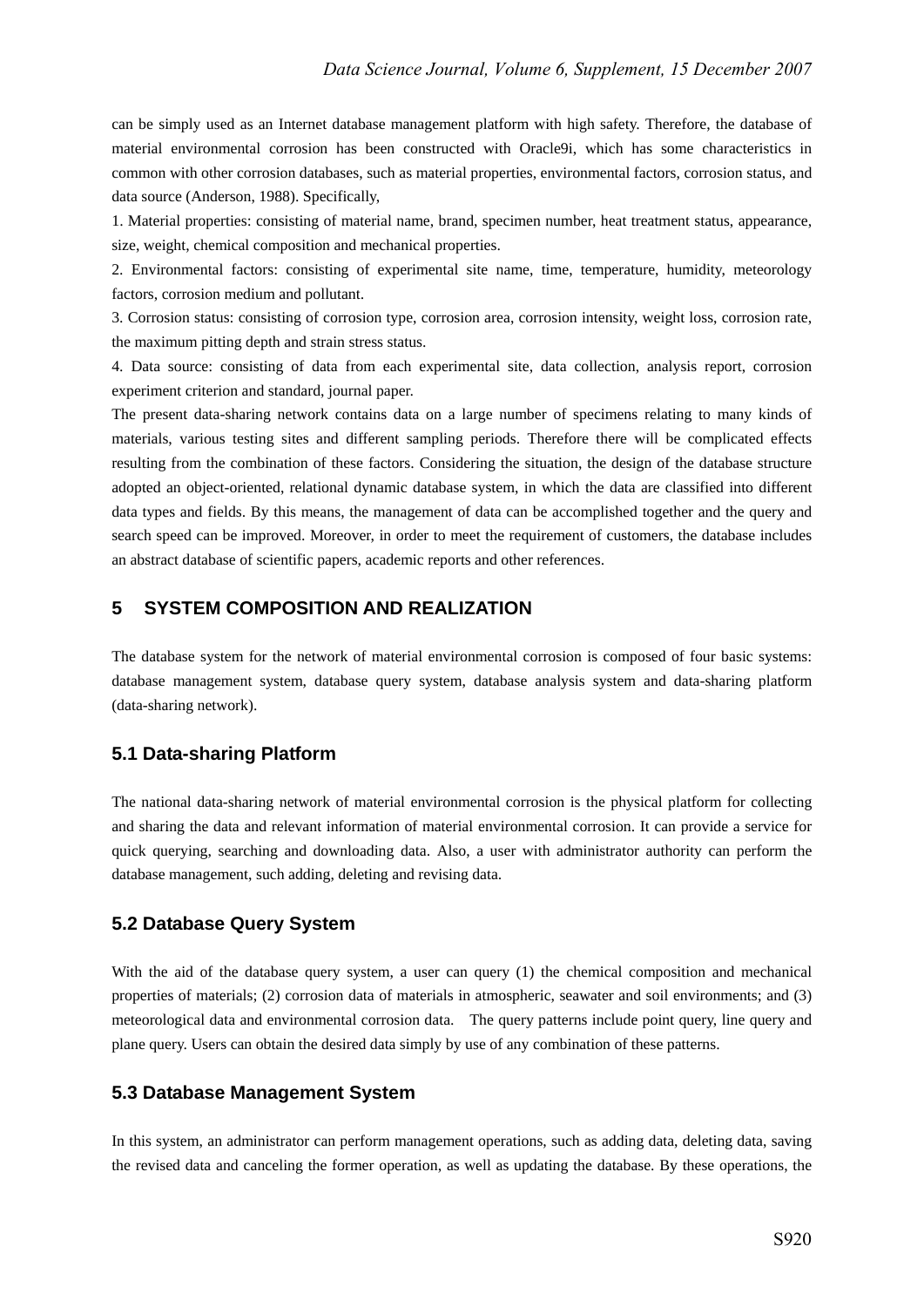completeness of database can be ensured.

#### **5.4 Data Analysis System**

 In the following section, regression analysis and the environmental synthetic factors model are used to forecast atmospheric corrosion of ferrous metals. With the application of graphical display classes in Java, various graphs and tables, including volume graphs, curves and pie graphs, can be shown. With the display function, the variation rules of the data can be achieved straightforwardly. Moreover, through the database query system and the database management system, users can obtain the analyzed results, such as the coefficients of models, graphs/tables generated from data, etc.

#### **5.5 System Implementation**

The web database of material environmental corrosion can be maintained through the network database management system and query system. Therefore the data of material environmental corrosion can be shared intensively. Users of the web database of material environmental corrosion can be divided into a common group and an admin group. Common users can query data, such as material properties, material corrosion status, the meteorological and environmental information of experimental sites etc, from the database. However, they have no permission to do administration operations, including adding, deleting, updating and etc, to the database. The admin users have more privileges and are allowed to do both query operation and other data management operations. Consequently, they can easily collect data from labs all over the country.



**Figure 2.** Functional Architecture of the Network Database Sharing System

Taking data query as an example. After the user logs on from the browser (IE Explorer) and submits the query form, the browser will send the query back to the application server (Websphere). Then, the server-side JSP program will run. It gets the information sent from the browser, assembles this information into some DML query command, such as SELECT query, and sends it to the database server (Oracle 9i). The database server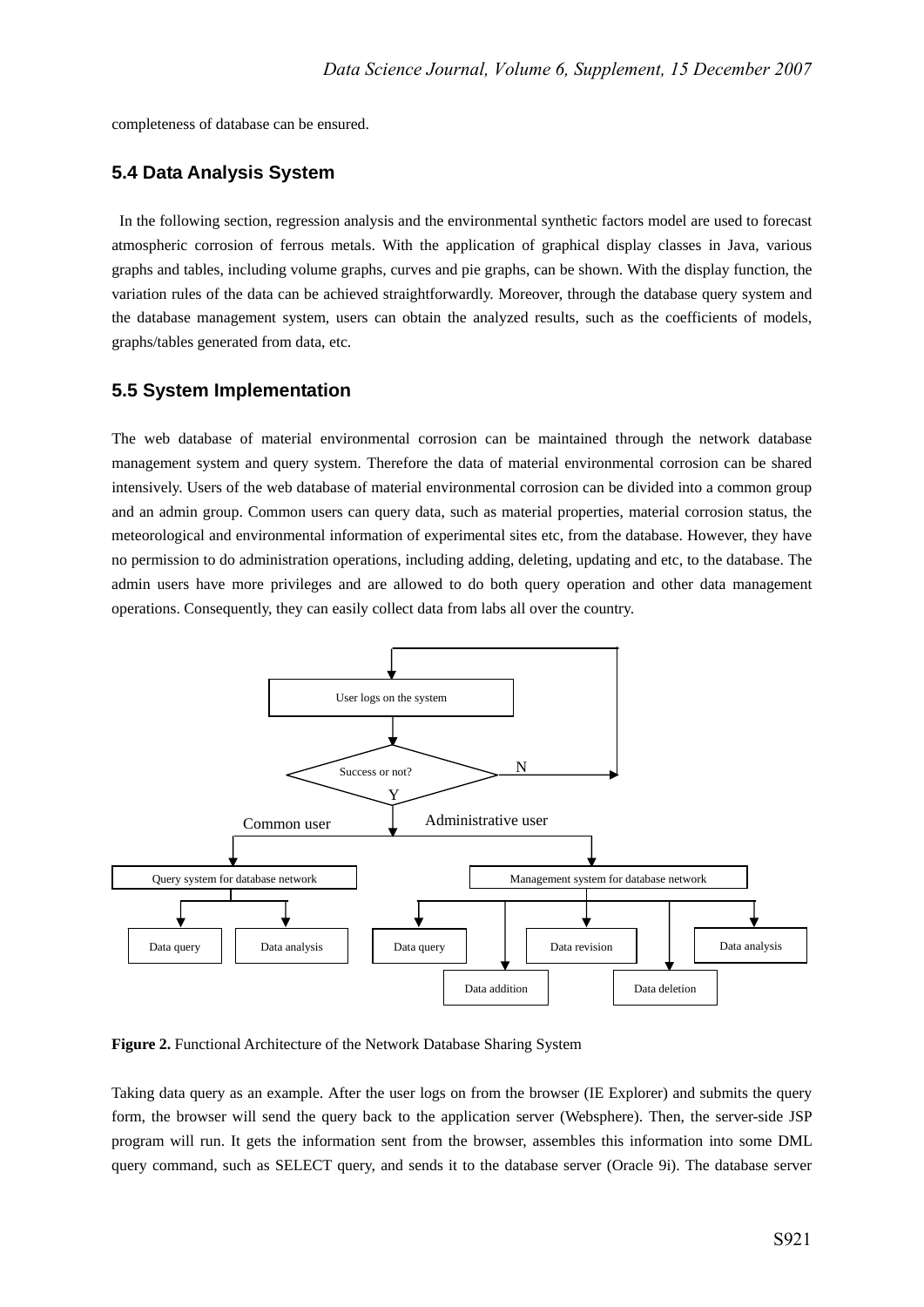executes those commands, retrieves the requested data, and returns the results back to the application server. Then, the server-side JSP program carries out sorting, grouping, and formatting on the data and outputs them to the browser. At last, the data are put into a table/graph format, which are also page-segmented and printer ready, and are displayed in the browser. The whole query procedure is figured out in Figure 3.



**Figure 3.** Sketch of the query procedure

The following example details the web-query procedures:

(1) Entering the database query webpage and selecting an atmospheric corrosion item and going to the following webpage (Figure 4);

(2) In this webpage, the mixed query can be performed according to the brand number, volume number and experimental sites of the materials. In addition, the download of an Excel file for the queried data can be carried out with the permission of the authority. Furthermore, the data can be analyzed simply, as shown in the following figure (Figure 5);

(3) After selecting sites, experiment time, material types and figure types, the comparative analysis can be performed, as shown in Figure (Figures 6 and 7).



**Figure 4.** The webpage for a database query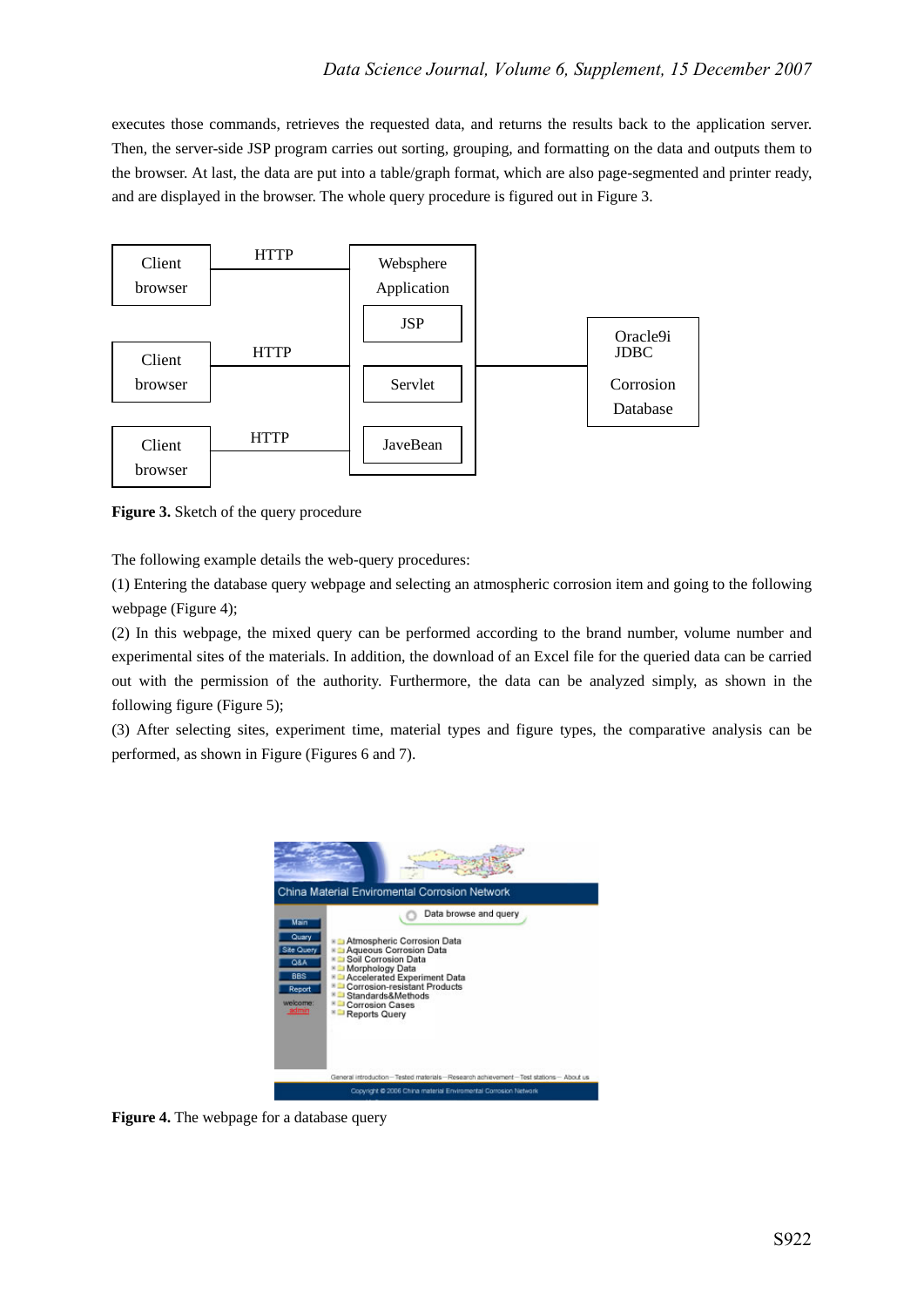| === Condition Query === |                                   |               |           |      |
|-------------------------|-----------------------------------|---------------|-----------|------|
|                         | Sample No.:<br>Volume :<br>Site : |               |           |      |
| *** Query table ***     | Submit)                           | Reset III New |           |      |
| Sample No.              | Volume                            | Time          | Site      | More |
| <b>Dozis</b>            | vacant                            | 1990-01-01    | Wuhan     | More |
| El gate-                | vacant                            | 1990-01-01    | Wuhan     | More |
| <b>CLINCHER</b>         | vacant                            | 1990-01-01    | Wuhan     | More |
|                         |                                   | 1990-01-01    | Jiangjin  | More |
| <b>Doze</b>             | vacant                            |               |           |      |
| ET NORR                 | vacant                            | 1990-01-01    | Jiangjin  | More |
| Пэрэ                    | vacant                            | 1990-01-01    | Jiangjin  | More |
| Плов                    | vacant                            | 1990-01-01    | Guangzhou | More |
| <b>Clozes</b>           | vacant                            | 1990-01-01    | Guangzhou | More |
| Delete Reset            |                                   |               |           |      |

**Figure 5.** The webpage for the data query with various query patterns

|                                                                                                                   |                                       | Data Selection               |
|-------------------------------------------------------------------------------------------------------------------|---------------------------------------|------------------------------|
| Site<br>Beijing v                                                                                                 |                                       | Site<br>Colum ~              |
| Time (month)<br>蒾<br>$\overline{12}$<br>9d<br>144                                                                 | $\rightarrow$<br>$\frac{1}{\alpha}$   | <b>CB</b><br>$\frac{24}{12}$ |
| Material<br><b>DROMPCYN1</b>                                                                                      |                                       |                              |
| <b>DSCuPCrNiA</b><br>09CuPTiRR<br>090000 (x)<br>10CrCuSiV<br>14M-M-N-B<br>15MoMoVN<br>16Mn<br>168nQ<br>1Cr18Ni9Ti | ń<br>$\frac{1}{10}$<br>$\frac{1}{16}$ | 12CrMnCu<br>10CrMoA1         |
|                                                                                                                   |                                       | Submit                       |

Figure 6. The webpage for selecting the analysis conditions



**Figure 7.** The webpage showing the analysis result with volume graph

## **6 CONCLUSIONS**

Written in Java language and based on Oracle database technology, the network of data sharing of material environmental corrosion and the corrosion database management system have been developed on the basis of long-period corrosion failure data. These accumulated data are of two types. One is data for different materials in the typical environments (atmosphere, seawater, and soil). The other is corrosion data in production environments, provided by a variety of firms. This network system enables standardized management of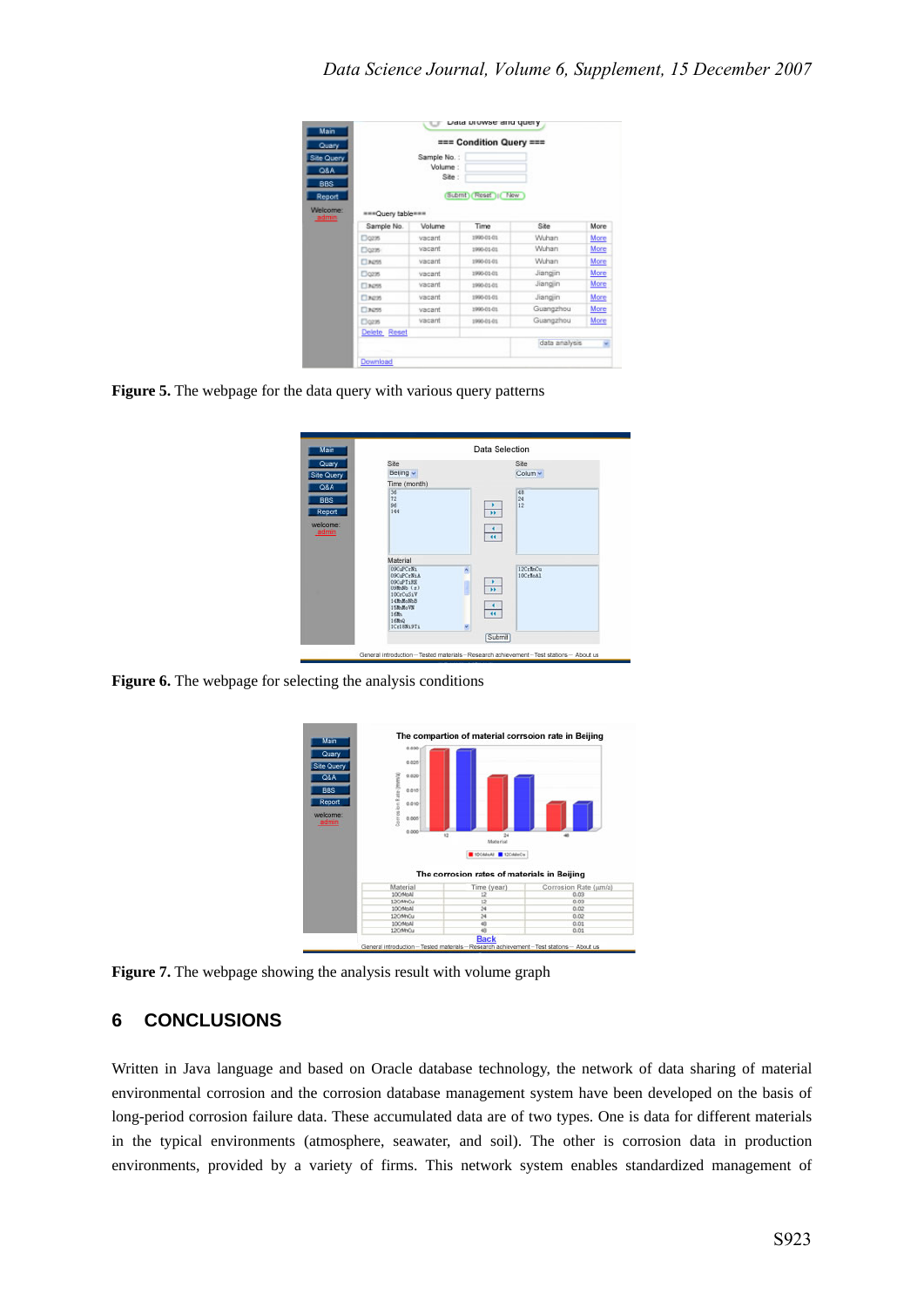environmental corrosion data, an effective data sharing process, and research and development capabilities for new products and after-sale services. Moreover this network system provides a firm base and data-service platform for the evaluation of project bids, safety and service life.

## **7 PROBLEMS IN FUTURE APPLCATIONS**

During the construction of the network of data-sharing of material environmental corrosion, some problems were encountered, as shown by the following:

## **7.1 The evaluation of material environmental corrosion data**

Data are fundamental to the database. The reliability, precision and repeatability of data are significant factors in the quality evaluation of the database. Therefore, it is necessary to establish a professional technical committee, by which the evaluation criteria and standards can be developed based on the progress of fundamental theories. In most cases, experimental data must be analyzed following the characteristics of the corresponding subject areas. In this way, the judgments made will be more correct, based on which the further analysis can explore the principles behind the phenomena or data. The data of material environmental corrosion are related to a huge systematic data cluster and associated with many influencing factors. Therefore, to establish the evaluation criteria and standards in different environments is a problem to be solved.

## **7.2 Sharing mode for different users**

In the data-sharing network, various kinds of users were defined, who have different levels of sharing authorities for the data. Basically, there are three types, limitless sharing, sharing with limits and sharing with payment. The multi-level sharing system can be realized by defining users' authorities with different user names and passwords. The data of material environmental corrosion have been accumulated with much financial input and labor input, therefore the security of the data and how to provide the sharing service with different modes are the vital problems at present.

## **7.3 Sharing compensation for the data from other sources**

In order to enlarge the data source, data of material environmental corrosion have to be collected from other industrial departments. Therefore, it is necessary to constitute some regulation and policy on data compensation for those departments who supply data to this data-sharing network. A method was put forward, in which the data-providing departments can share the other data in the network. Another problem is the collection of the scattered data, which is distributed in journals, published reports and papers.

## **7.4 Protection of the intellectual property of data**

The online data-sharing is definitely associated with the security of data. Therefore how to protect the intellectual property of the data by the setup of the operating system and database system is a vital problem to be solved.